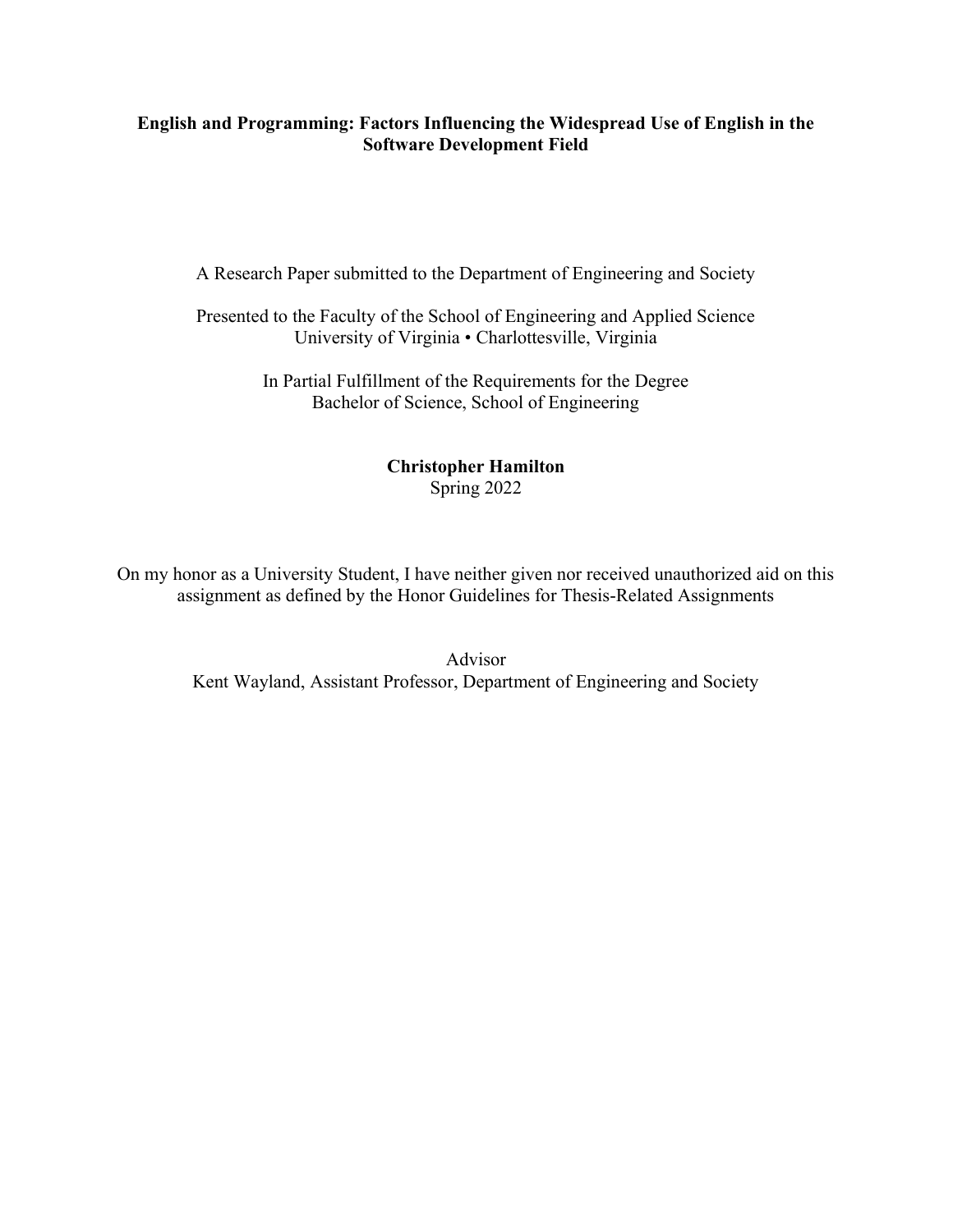#### Introduction

The rapid expansion of computer capabilities has resulted in an unprecedented lifestyle change for humanity. With technology's rapidly increasing role, computers have become embedded in modern life. Computer programming is becoming an essential skill for everyone to learn; however, the ability to learn coding is not accessible to everyone. With all of the most popular programming languages being implemented in English, the programming field is strongly rooted in the English language. The field is skewed toward those with mastery of English, and those who cannot speak English are put at a disadvantage. If the programming field continues with this English bias, diversity among developers will remain severely limited. Not only does this serve as an entrance barrier for many, but it limits the perspectives in software design. While the programming field certainly won't change overnight, the English bias in the field should be recognized by those who influence the development of the field. By doing so, they can make better decisions that influence the future of the programming field.

In this paper, I will first look through the history of computer programming to understand how the field of programming developed into an English-dominated field. Analyzing the history of the field will highlight the factors that contributed to English dominance seen today and will provide insight into the factors that keep the field from changing. I will then analyze how the heavy use of the English language affects the modern programming field. The combination of the historical analysis with the analysis of the modern field will provide a better understanding of the programming field as a sociotechnical system.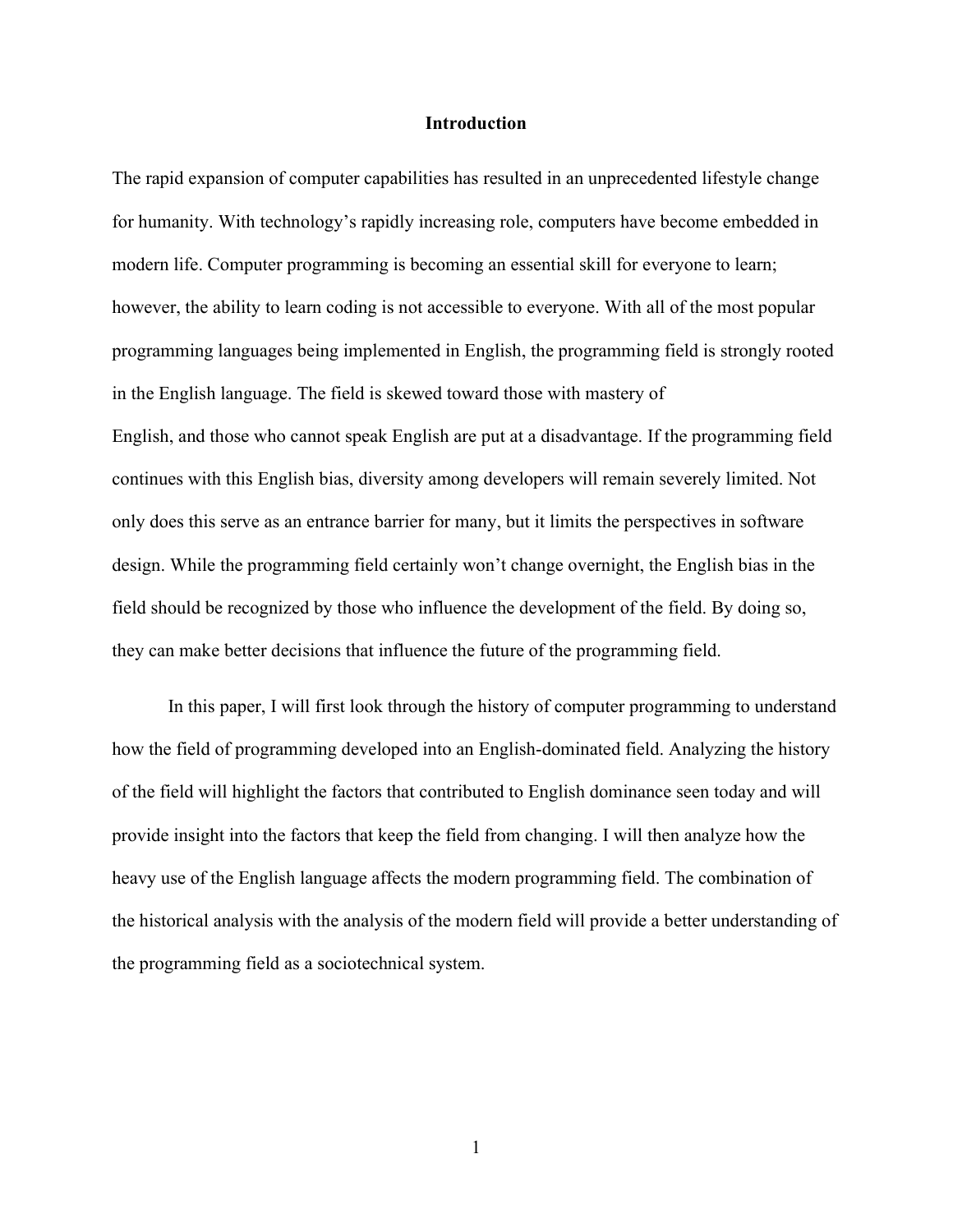#### Historical Analysis of the Programming Field

To develop an understanding of the history of software, I investigated the work of Martin Campbell-Kelly, a professor who specializes in the history of computing. From his accounts, I created criteria to guide my research on programming history. I have decided not to look into historical accounts from the early stages of the computing industry because they are mostly technical and lack the hindsight that modern historical accounts offer (Campbell-Kelly, 2007). I have also chosen not to focus on primary accounts of the software field, such as industry reports. The field of software history has a considerable amount of breadth that I would not be able to address in its entirety within the scope of this paper. For this reason, I have decided to focus on programming history primarily based on the development of major programming languages. The study of programming languages is essential for understanding the impact of speaking languages and will offer a manageable lens through which to look at the history of the software field. With the above considerations in mind, I decided to use 1957–2007: 50 Years of Higher Order Programming Languages as the main account for historical developments in the software industry. It both accounts for the history of the field over a long period and focuses on the programming languages. I have also selected a handful of other sources that meet the same criteria to supplement this account of history.

I will analyze the history of the software field through the framework of Technological Momentum. According to this theory, technology is free to be shaped by social factors in the earlier stages of its development. As a technology becomes widely accepted, it develops momentum, and it becomes more costly to make changes to the technology. Using this idea, I will observe how the use of the English language has followed the framework of technological momentum throughout its history. For the purposes of my analysis, I will consider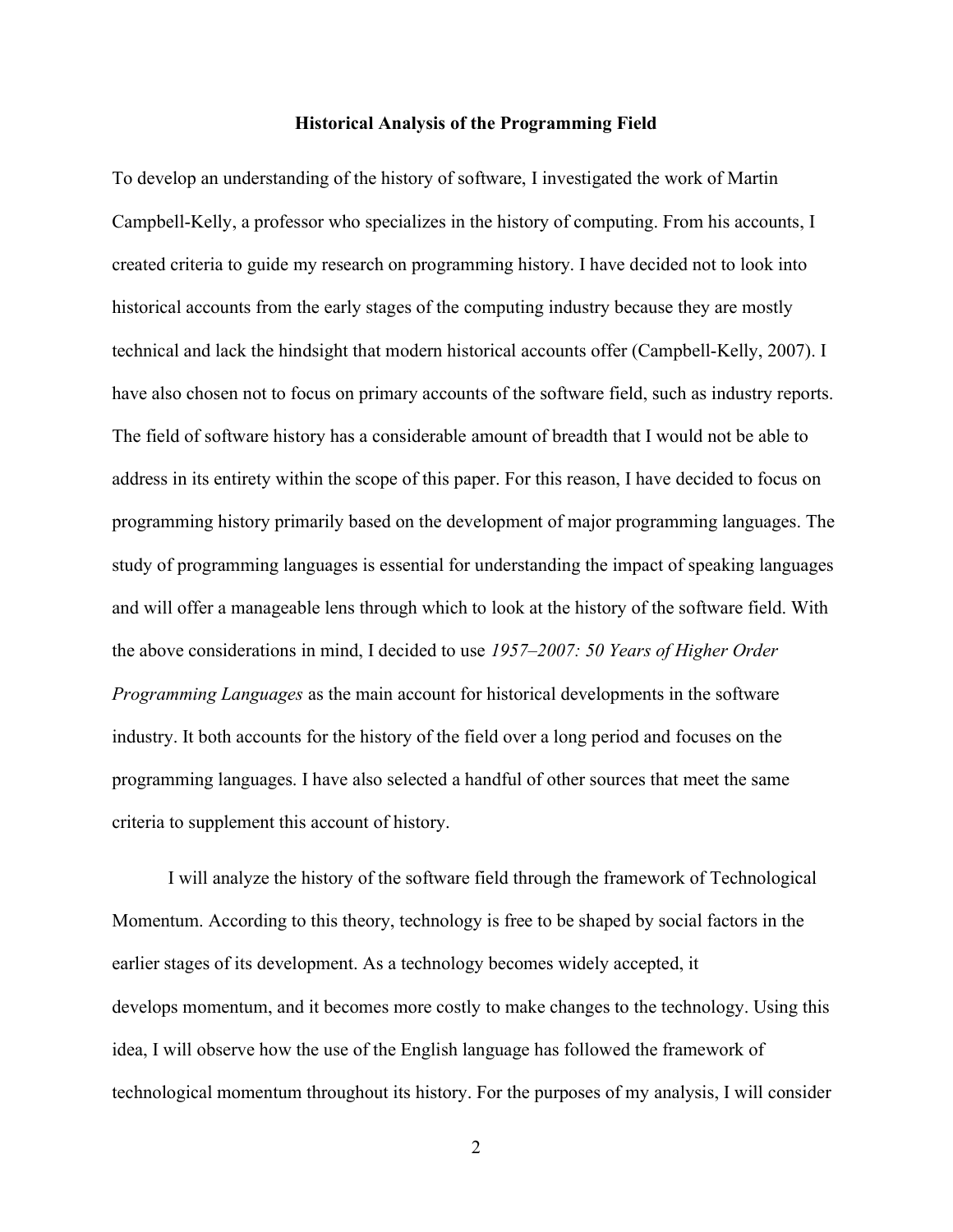technological momentum to be developments that have English aspects or that would make it particularly difficult for the field to transition away from English. Using this framework will offer insight into how the English-dominated programming field was developed, and it will provide a way to analyze the current programming field (Molella, 2005).

In the early days of computing, programming was done at the machine-level. The machine-level is considered very close to how a computer physically operates and is thus relatively far from how the actual human brain works. As such, machine-level computation was largely rooted in numbers and mathematical calculations. Since this form of computation was so limiting, computer functionality was restricted to the automation of calculations that would be regarded as simple by today's standards. Because of these limitations, a programmer's native language has comparatively little impact on the way that people interact with early computers. As the technology of computer programming has developed, programming languages have developed to a much higher level. High-level languages are further abstracted from the true workings of the computer and are much closer to what would be considered as understandable as humans. For this reason, I will start my account of programming history when the first major developments in high-level programming languages occurred (Wirth, 2008).

High-level computing began its rise to prominence in the mid twentieth century. At this time, computing was restricted to predominantly the academic and national defense sectors. Keeping in mind the historical context of the 1960s, the world was in the heart of the Cold War, where the superpowers of the U.S. and the Soviet Union were competing for technological and military dominance over each other. Computation was at the forefront of many notable government endeavors that attempted to assert superiority over the opposing side, including examples such as space travel and military technology development. The Soviet Union is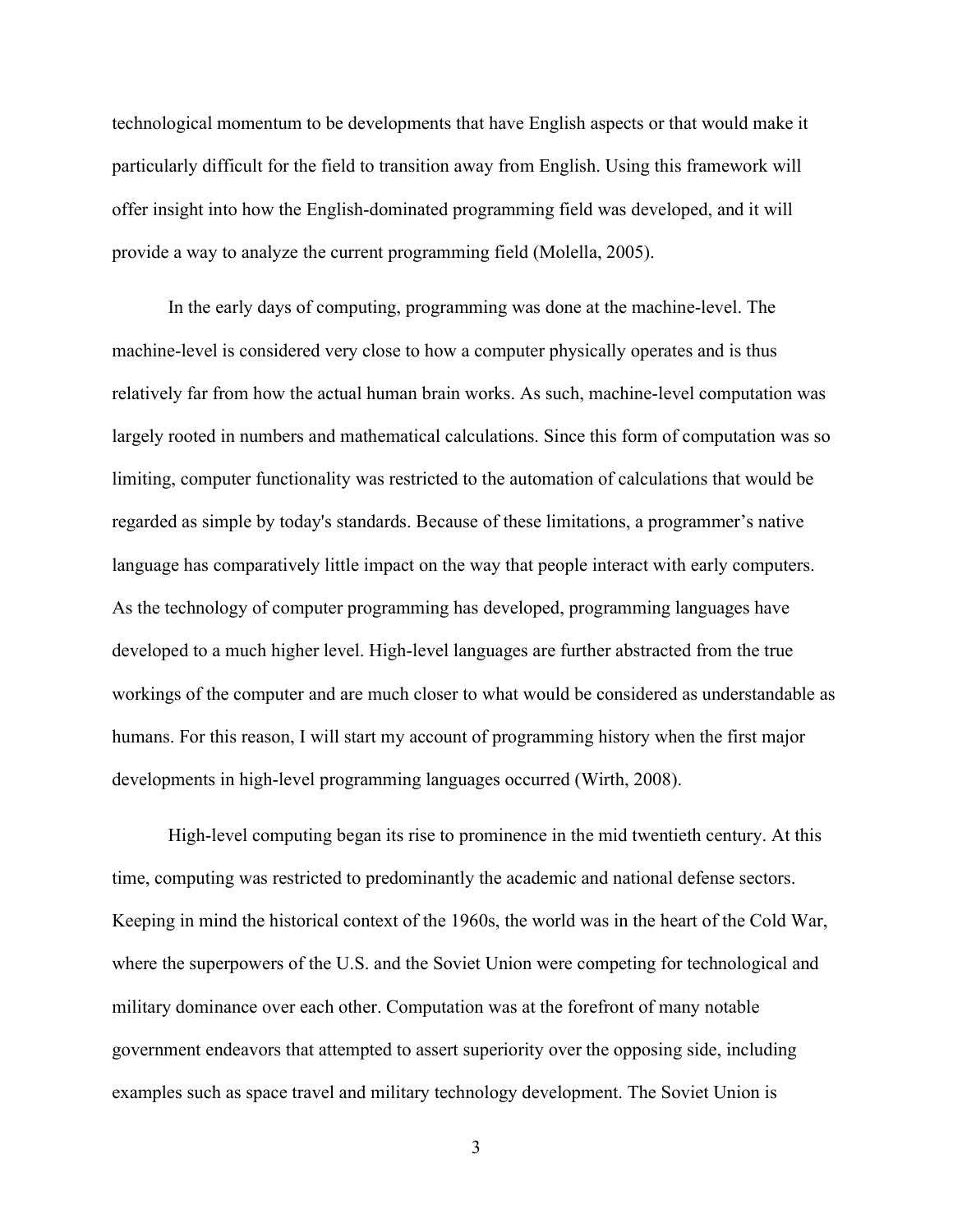generally considered to have lagged behind in the computation front and historical accounts of their computation are far more limited than that of the western world (Malinovsky, 2010). For this reason, I will focus on the programming developments in the western industrialized world.

Since the field of high-level computing was undeveloped, there was relatively little technological momentum in the programming field by the early 1950s. As such, the field was open to be shaped by the social factors that surrounded it. With this context in mind, we can look at what is the first widely used, high-level programming language. Fortran is a programming language developed at IBM (Wirth, 2008). This language was designed for use with the IBM 701 computer and was intended to make the programming of mathematical computations easier for the programmer. In the lower-level languages that were present before Fortran, there was very little abstraction from the actual workings of the computers, so programmers had to operate computers by controlling the actual logic gates of which the computer was composed (Lovrencic et al., 2009). To allow for greater programming capabilities meant to move the means of communication between programmer and computer closer to an understandable level for the human programmer. To effectively take advantage of the benefits of abstraction, abstractions must be consistent and complete models of the problems they represent (Wirth, 2008). As such, higher-levels of abstraction are more reliant on human language as a precise form of communication. Because Fortran was the first high-level language to see widespread use, it represents an early instance of English technological momentum in the programming field.

Fortran was a giant leap forward in the programming field, but the language itself had many limitations and was notably difficult to use (Lovrencic et al., 2009). As a result, several programming language projects sought to address the shortcomings of the Fortran language. While there was a handful of notable other follow-ups to Fortran, COBOL is regarded as the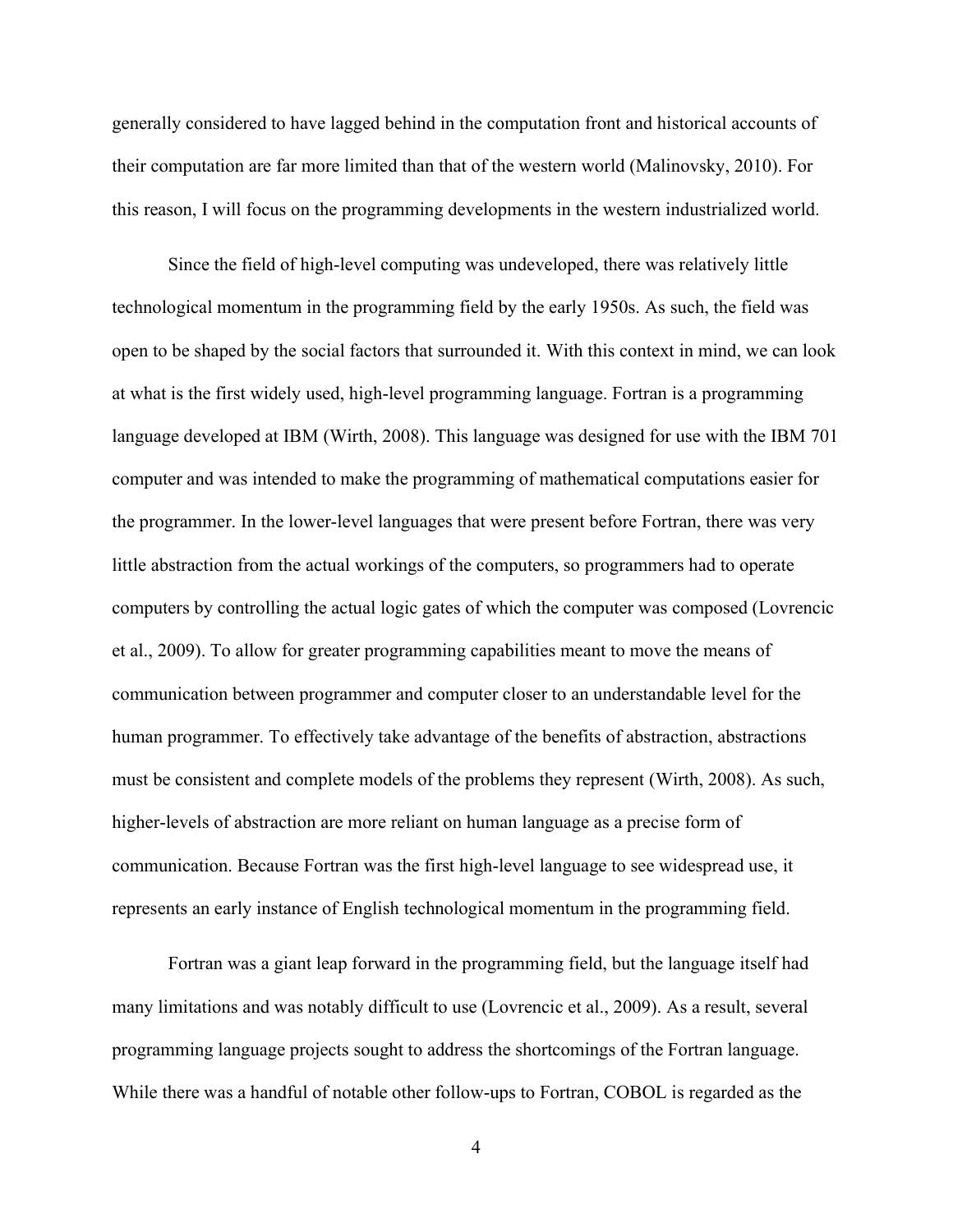second widely accepted high-level programming language. In 1959, a committee of major U.S. computer manufacturers and branches of the U.S. defense sector created a new language. Because COBOL was created for use in administrative and finance systems, it was designed to have easy readability (Lovrencic et al., 2009). With COBOL programs designed to read like sentences, the programming language was strongly rooted in the English language. With the prominence of both Fortran and COBOL throughout the 1960s and 1970s, the programming field established a solid English foundation.

While the early languages above were experiencing widespread use, the C programming language was developed by Bell Labs and was released in 1972 (Lovrencic et al., 2009). It is notable that Bell Labs was a research branch of AT&T, who at the time was a massive government-regulated monopoly (Gertner, 2013). As such, the innovations that came out of Bell Labs were designed for English use. The C language, along with other influential languages of the 1980s like Pascal and Ada, allowed for a major evolution in the field of programming. During this period, the programming field started to develop capabilities for more abstract problem solving. A greater base of knowledge in the field and these more sophisticated languages allowed for greater applications of software (Wirth, 2008). As the field expanded in this way, human language became a much more of an essential component. Given that the field was still dominated by the United States at the time, this development served to further cement the base of the English language in programming.

In the late 20th century, a large amount of technological momentum developed due to the rise of high-level programming languages. C++ was released in the 1980s and it was one of the first object-oriented languages to become widely used (Lovrencic et al., 2009). Along with other prominent object-oriented languages like Java, object-oriented programming came to dominate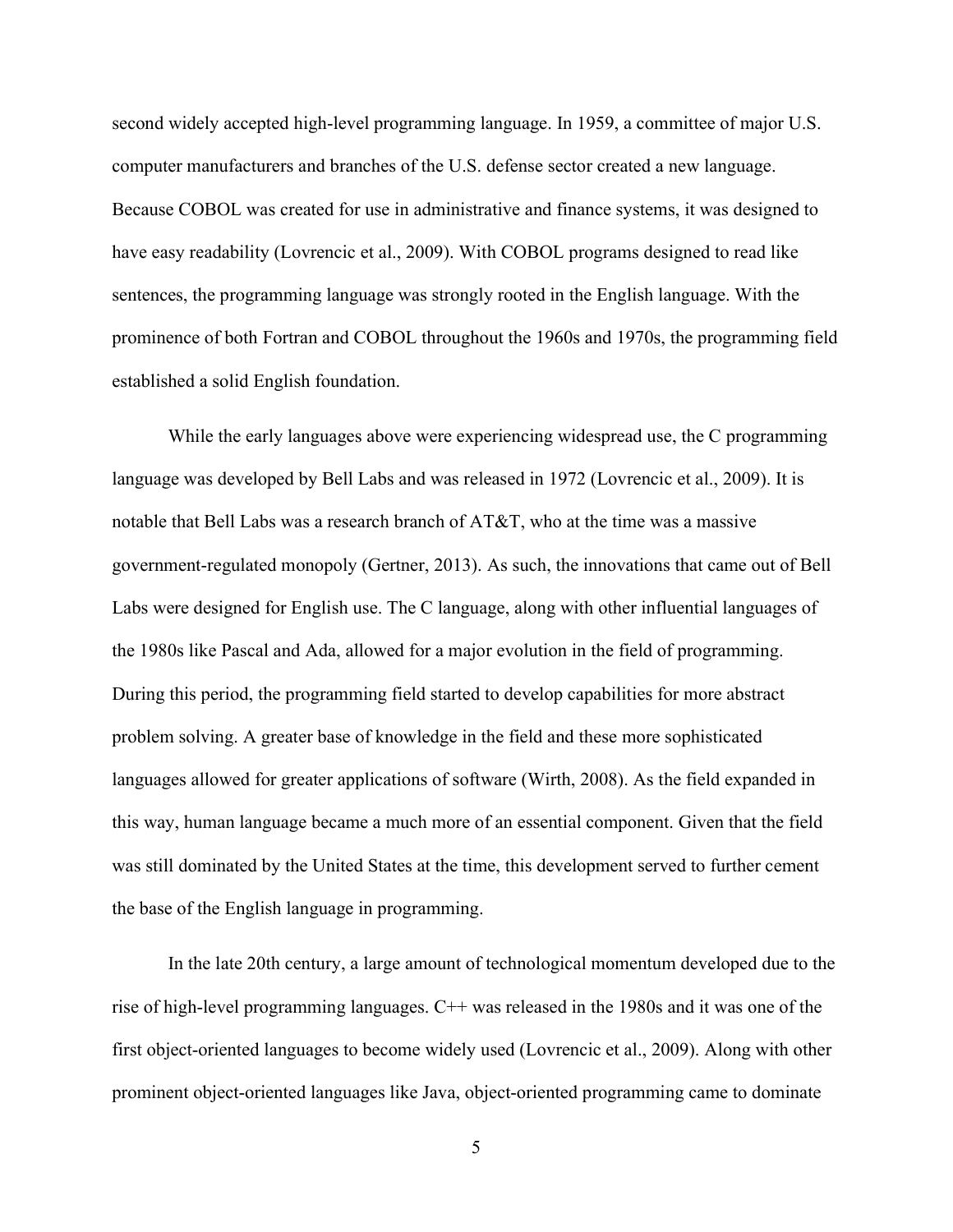the software industry. The previous languages discussed until this point have been procedural programming languages. While procedural languages are very useful for simple computing tasks, they lack the capability to clearly represent the highly abstract and complex problems. Objectoriented programming languages are structured such that they can better represent many complex real-world problems. Along with the continual progression of hardware capabilities, the advent of object-oriented languages allowed for even higher levels of abstraction in programming (Lovrencic et al., 2009). These higher levels of abstraction forced developers to deal with greater levels of complexity and use detailed representations of problems (Bernholdt et al, 2004). The higher level of detail required for object-oriented designs resulted in programmers relying more on human communication to accurately express abstractions. As such, the advent of objectoriented languages served to further root the programming field in the already dominant English language.

At the turn of the century, the programming field was firmly solidified around the English language despite the internet allowing greater access to the computing world. Even programming languages developed in countries where English wasn't the native language were implemented in English. Python and Ruby are two of the most popular languages today, and they were developed in the Netherlands and Japan, respectively (McCulloch, n.d.). Despite this fact, both languages are fully implemented using the English language. If the developers of Python or Ruby used their native language, the programming languages would have little chance of succeeding in the English-dominated programming field. This serves as a prime example of the technological momentum keeping the field of programming centered around English.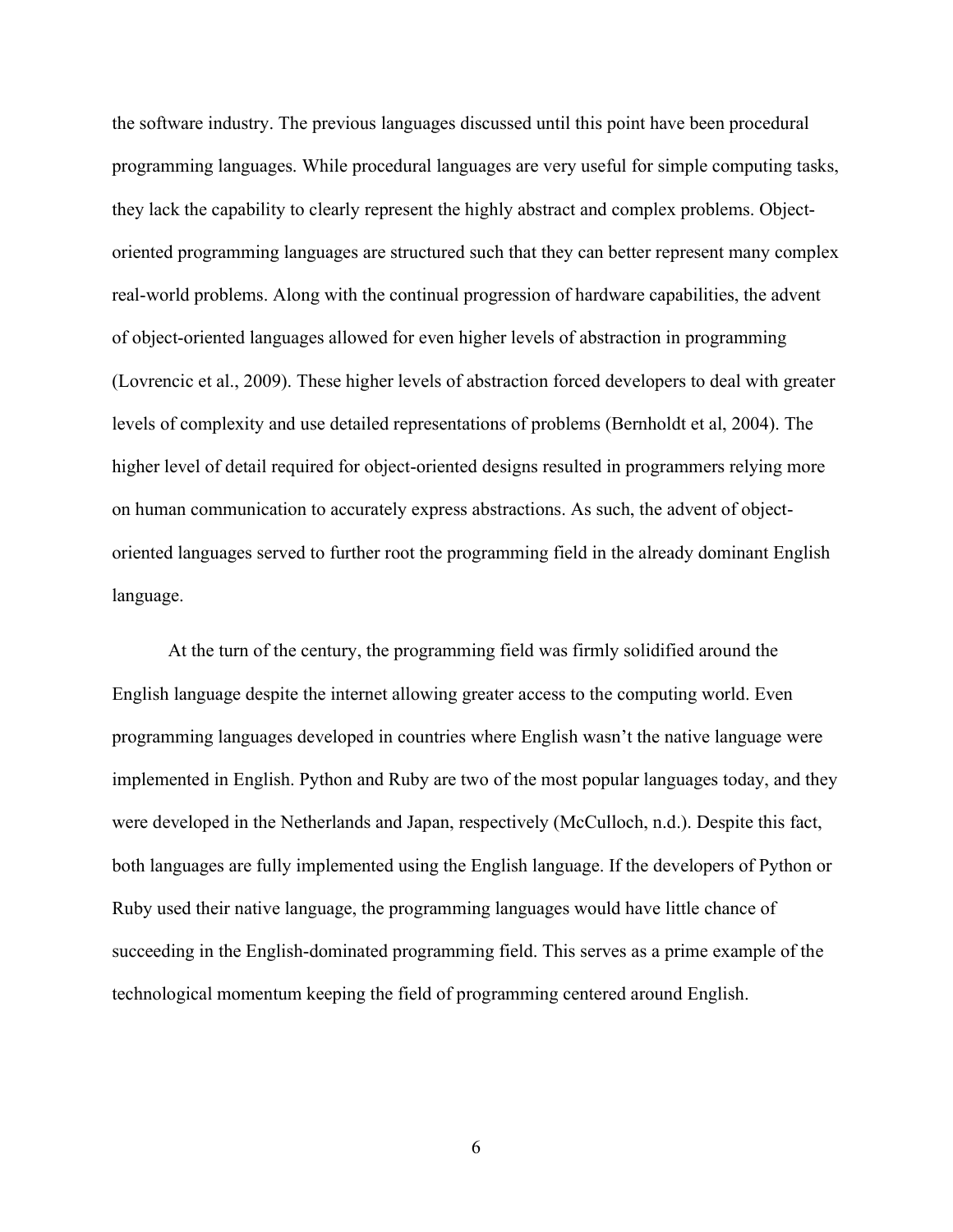#### The Modern Programming Field

To build on the analysis from the last section, I will look at how the large amount of technological momentum restricts changes in the field, as well as the impact of English dominance in the field of programming. Research in the area of language's impact on programming is limited, and many issues in the field have not been thoroughly investigated (Alaofi, 2020). Given that the learning of computer programming depends on people's prior experiences and abilities, it is difficult to isolate one's language mastery as the variable controlling their learning outcomes (Nnass, 2020). With this in mind, I have aggregated the findings of a handful of recent studies on the effect of English dominance in the programming field. I believe that this represents the best-available information at the time of writing this paper. For the purposes of this paper, I will consider the modern-day programming field to be the  $21<sup>st</sup>$ century.

Looking at the modern field of programming, we can see the manifestation of the technological momentum that was highlighted in the previous section. English dominance of the field is particularly noticeable in the programming languages that are widely used today. Because a small number of languages account for the large majority of programming use, looking at the most popular languages gives a good representation of general language use (Meyerovich & Rabkin, 2013). Shown in figure 1 are the survey results of the most popular programming languages used in the software industry around 2010. There is a considerable amount of overlap between the most popular languages, and all of the listed languages are implemented in English (Meyerovich & Rabkin, 2013).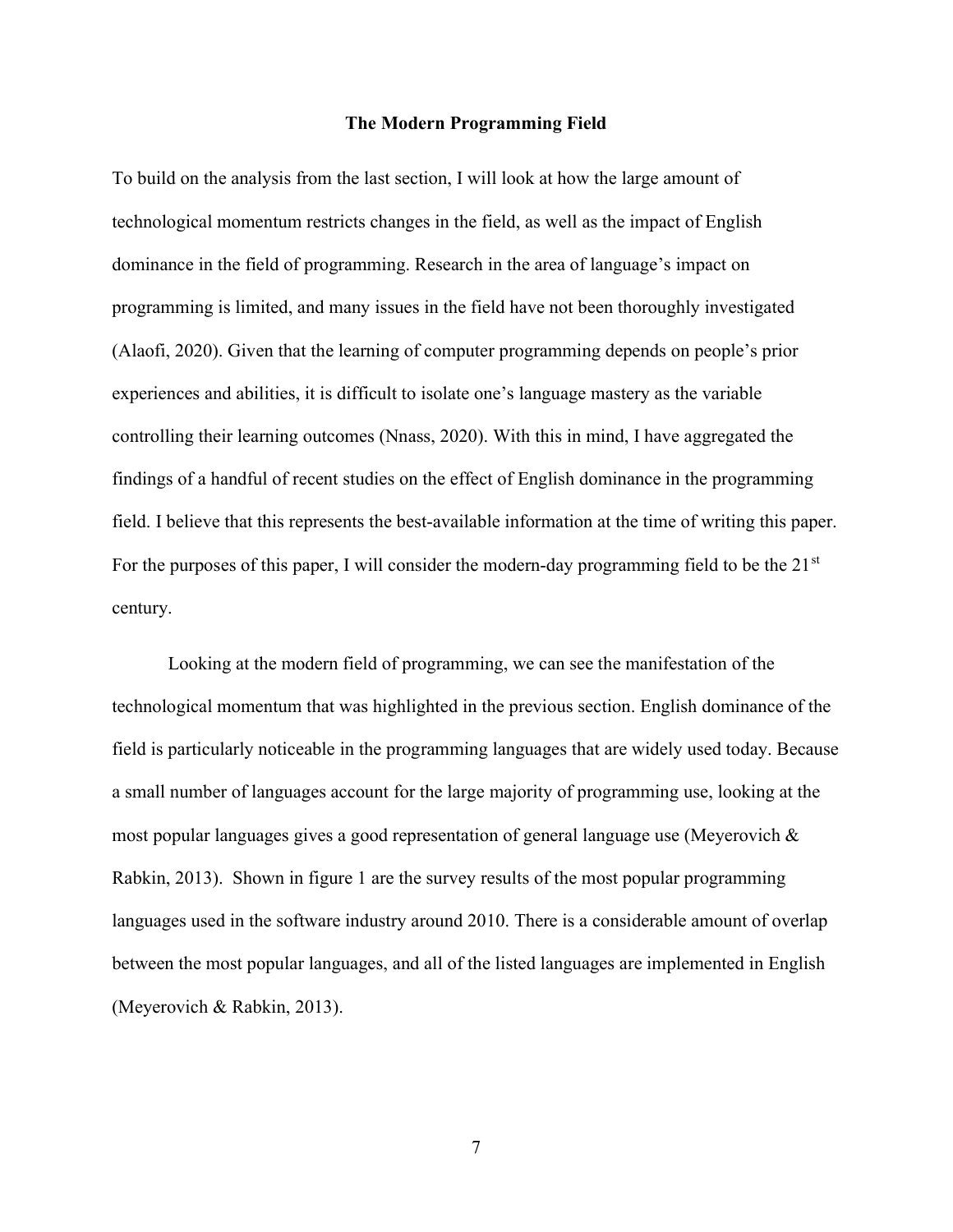| <b>Name</b>        | <b>Date</b> | <b>Top 6 Languages</b>                                |  |  |
|--------------------|-------------|-------------------------------------------------------|--|--|
| <b>MOOC</b>        | 2012        | SQL, C,<br>$C_{++}$<br>Java,<br>JavaScript, PHP       |  |  |
| <b>Slashdot</b>    | 2012        | $C$ , Java, $C++$ , Python,<br><b>SQL, JavaScript</b> |  |  |
| <b>SourceForge</b> | 2000-2010   | Java, C++, PHP, C, Python,<br>C#                      |  |  |
| Ohloh              | 2000-2013   | HTML,<br>XML,<br>CSS.<br>JavaScript, Java, Shell      |  |  |
| <b>Hammer</b>      | 2010-2012   | Shell, C, Java, JavaScript,<br>Python, Perl           |  |  |
| <b>TIOBE</b> Index | Feb. 2013   | Java, C, Obj.-C, C++, C#,<br>PHP                      |  |  |

Figure 1. Most popular programming languages. This figure shows aggregated survey data for what are considered to be the most popular programming languages.

To better understand the impact of English prevalence in programming languages, it is important to look at how the English use in programming languages affects programmers. At their core, programming languages are made up of predefined keywords that a developer uses to write a program. The choice of these keywords is functionally arbitrary, but words such as "for" and "while'' are commonly used because of their English meaning (Nnass, 2020). By assembling a language of meaningful keywords, programs written in that language are easier for developers to comprehend. Those who cannot easily interpret the meaning of these words will not be able to take advantage of the intrinsic readability of programs that the use of meaningful keywords offers. In addition to the keywords of a programming language, outputs of computer programs are commonly represented in English. Error messages are an example of information generated from the execution of a computer program, and they are responsible for communicating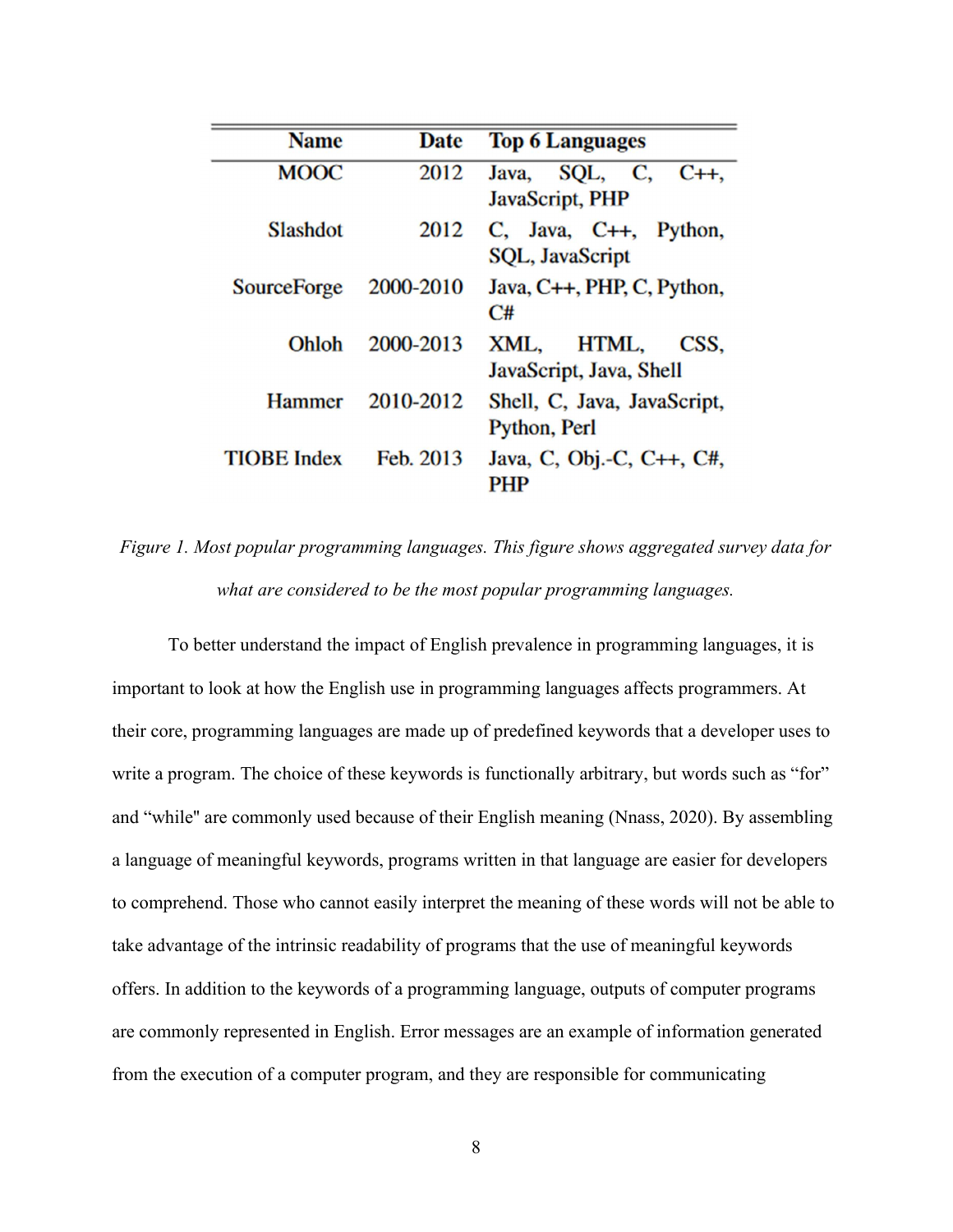important information when verifying the functionality of code. In a study conducted at CQUniversity, many Libyan students indicated that they had difficulty interpreting error messages (Nnass, 2020). As the Libyan students did not speak English as their primary language, this would indicate that someone's English skills will affect their ability to use these messages effectively.

Another factor that skews a programming language's use toward a particular speaking language is the documentation that accompanies a language. Documentation serves as a guide to understanding how to use a particular programming language, and proper documentation is essential to program effectively in that language. Nearly all the most popular programming language support materials are written primarily in English (Guo, 2018). Trying to add support for other languages would add a high degree of complexity to programming language. Keeping software projects as simple as possible is essential because complexity greatly increases the chances for costly bugs (Wirth, 2008). As such, it makes the most sense to keep programming languages in familiar territory and refrain from transformative changes. With this in mind, it seems an impossible task for developers to add support for languages other than English. This serves as yet another factor preventing the field of programming from transforming to be more inclusive of other speaking languages.

Beyond the languages and support materials being written in English, the fact that most programming classes are taught in English further roots the programming field in use of the English language (Veerasamy, 2014). An example of this is the Computer Science curriculum in India being predominantly taught in English. This can also be seen in the commonalities in the programming languages used in university-level classes. Looking at programming language usage from college classes in 2013, we can see that the curriculum is largely dominated by four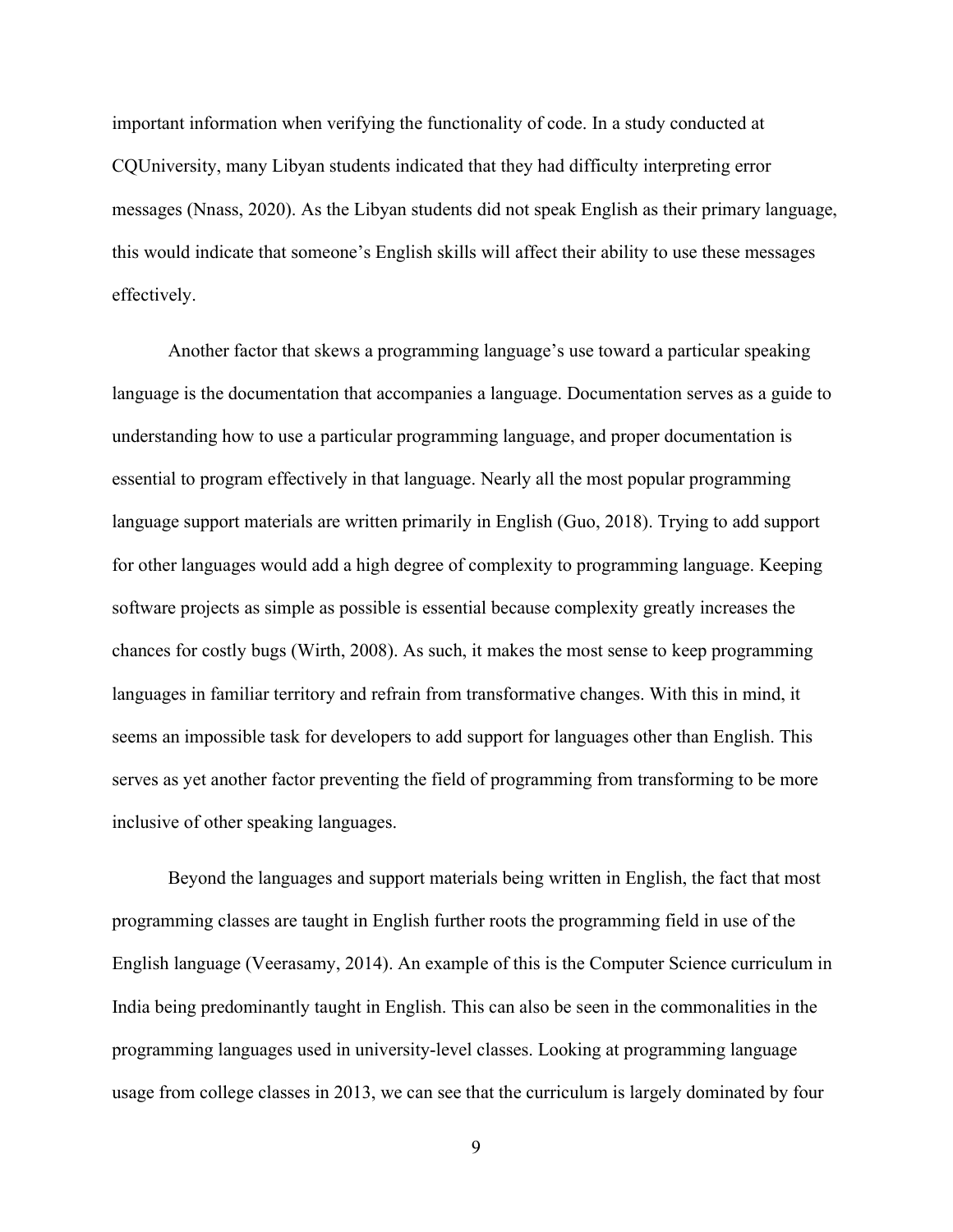popular languages (Ben Arfa Rabai et al., 2015). For the University, it makes sense to focus the curriculum on prominent programming languages because it allows for a stable curriculum and better prepares the students for the real-world programming field.

| Language       | 1 <sup>st</sup> Programming Course |            | 1st Data Structures Course |            |
|----------------|------------------------------------|------------|----------------------------|------------|
|                | Rank                               | Percentage | Rank                       | Percentage |
| Java           |                                    | 44.44      |                            | 46.73      |
| $C++$          | 2                                  | 19.26      | 2                          | 44.60      |
| Python         | 3                                  | 17.04      | 4                          | 2.80       |
| $\mathcal{C}$  | 4                                  | 13.33      | 3                          | 4.67       |
| MatLab         | 5                                  | 1.48       | 6                          | 0.00       |
| C#             | 6                                  | 0.74       | 6                          | 0.00       |
| <b>Haskell</b> | 6                                  | 0.74       | 6                          | 0.00       |
| <b>PHP</b>     | 6                                  | 0.74       | 6                          | 0.00       |
| JavaScript     | 6                                  | 0.74       | 6                          | 0.00       |
| <b>Scheme</b>  | 6                                  | 0.74       | 5                          | 0.93       |
| Racket         | 6                                  | 0.74       | 6                          | 0.00       |
| <b>Ruby</b>    |                                    | 0.00       | 6                          | 0.00       |

# Figure 2. Programming language use in universities. This figure shows survey data of programming language use in college-level programming classes from 2013.

Teaching programming in English places an increased burden on students lacking strong English skills (Soosai Raj et al., 2018). Non-native English speakers face the challenge of mentally translating content to their native language, increasing their cognitive load and decreasing their comprehension of the material (Guo, 2018). To substantiate the claim that there are significant difficulties pursuing education outside one's native language, data mining has shown that non-native English speakers have high drop-out rates in English undergraduate education (Kumar & Pal, 2012). English dominance in the classroom is yet another example of the immense technological momentum in the field of programming.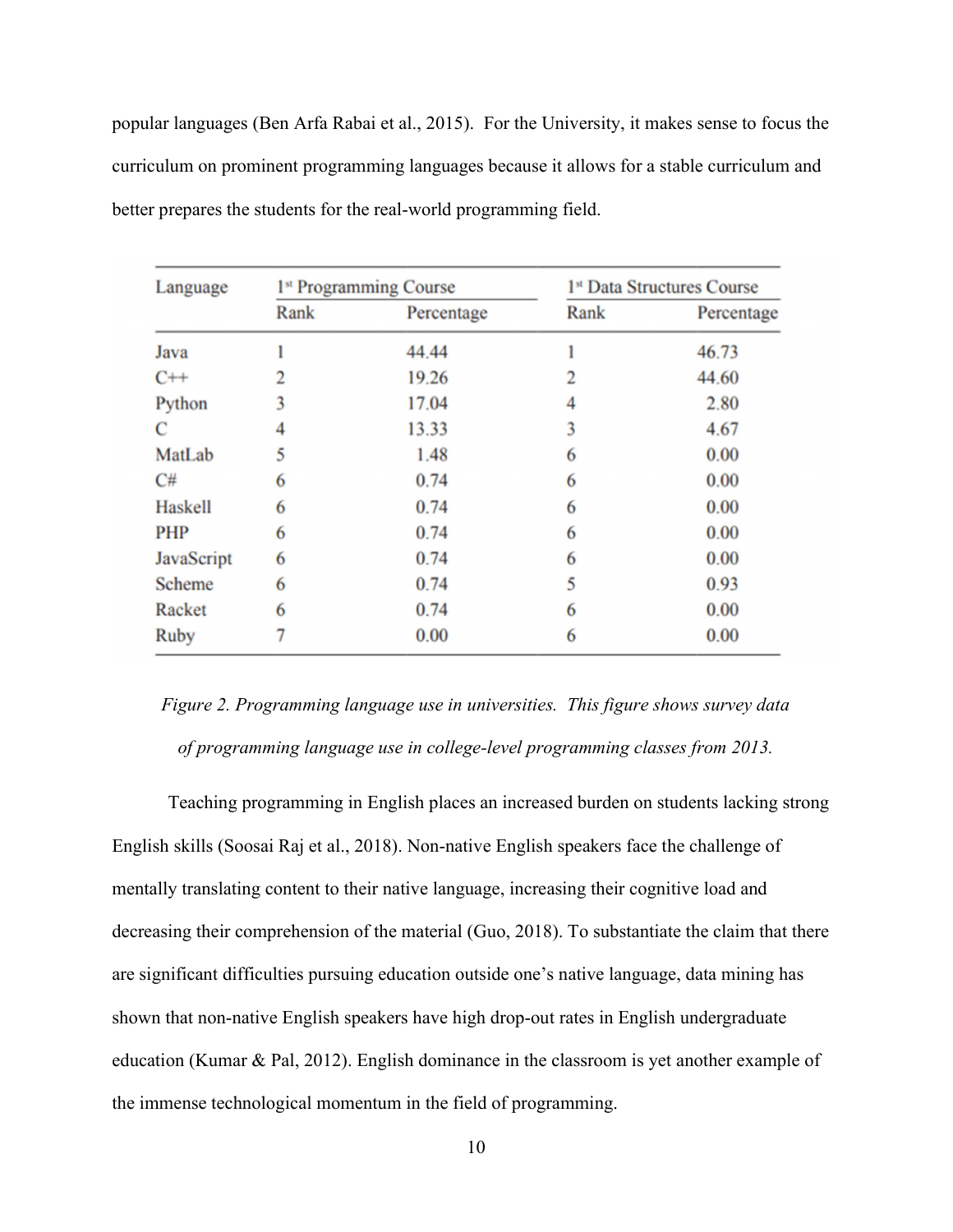### Conclusion

This paper has looked at the history of the programming field regarding the heavy use of the English language. As a result of many historical factors, the programming field began as a field rooted in English and has remained as such for the entirety of its history. As the field has developed, so too has its use of the English language, resulting in a programming field that is heavily reliant on English. The modern field of programming is dominated by English-based programming languages, and support and instructional materials are also predominantly implemented in English. Coupled with the historical English dominance in the field, this shows the large amount of technological momentum that the English language has in the field of programming.

These findings bring forth major questions for the programming field moving forward. Firstly, what should be done about this English dominance in the programming field? Viewing this from the perspective of distributive justice, it would be best for the career field to be as inclusive of different backgrounds as possible. This perspective would dictate that it would be ethical to make sweeping changes to the field of programming as it stands today, but this suggests a second and perhaps more important question. What can feasibly be done to change the English dominance in the field? Despite the good reasons for trying to change the programming field, it is highly questionable whether large-scale changes are even realistic. Sweeping changes would be highly costly, both from a monetary standpoint and the overall quality of software projects. Such implications could harm our modern society that is so reliant on computer technology, especially in safety-critical applications of software. Therefore, it is certainly not cut and dry as to whether attempting to change the field of software development in this way would have a net-positive impact. Considerations such as these should be acknowledged by those who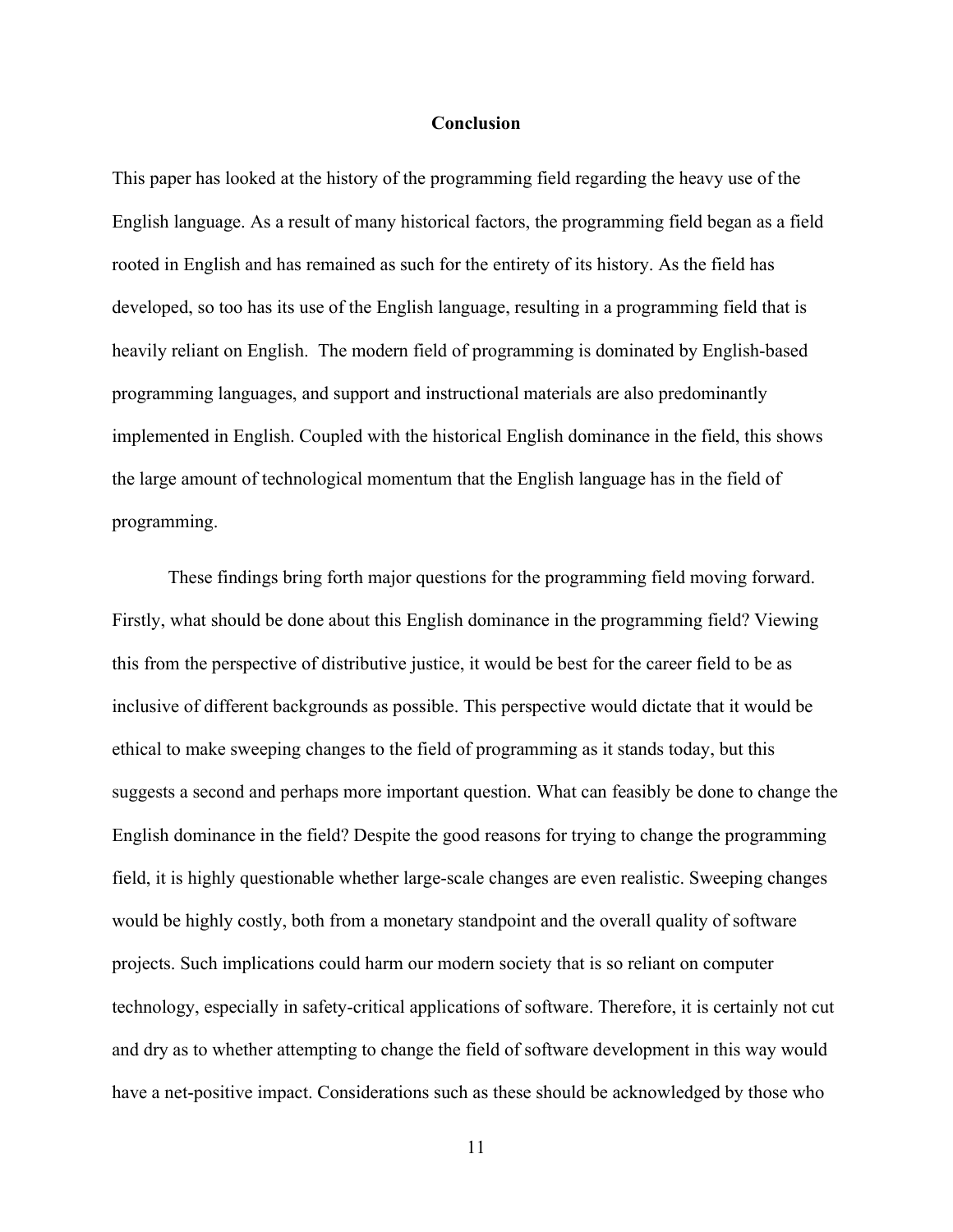influence the continuing development of the programming field, such as programming languages developers, educational institutions, and programming researchers. Doing so may help guide them toward making the best possible programming field moving forward.

### References

- Alaofi, S. (2020). The Impact of English Language on Non-Native English Speaking Students' Performance in Programming Class. Proceedings of the 2020 ACM Conference on Innovation and Technology in Computer Science Education, 585–586. https://doi.org/10.1145/3341525.3394008
- Ben Arfa Rabai, L., Cohen, B., & Mili, A. (2015). Programming Language Use in US Academia and Industry. Informatics in Education, 14, 143–160. https://doi.org/10.15388/infedu.2015.09
- Bernholdt, D. E., Nieplocha, J., & Sadayappan, P. (2004, February). Raising level of programming abstraction in scalable programming models. In IEEE International Conference on High Performance Computer Architecture (HPCA), Workshop on Productivity and Performance in High-End Computing (P-PHEC) (pp. 76-84). Los Alamitos: IEEE Computer Society.
- Campbell-Kelly, M. (2007). The History of the History of Software. IEEE Annals of the History of Computing, 29(4), 40–51. https://doi.org/10.1109/MAHC.2007.4407444
- Gertner, J. (2013). The Idea Factory: Bell Labs and the Great Age of American Innovation. Penguin.
- Guo, P. J. (2018). Non-Native English Speakers Learning Computer Programming: Barriers, Desires, and Design Opportunities. Proceedings of the 2018 CHI Conference on Human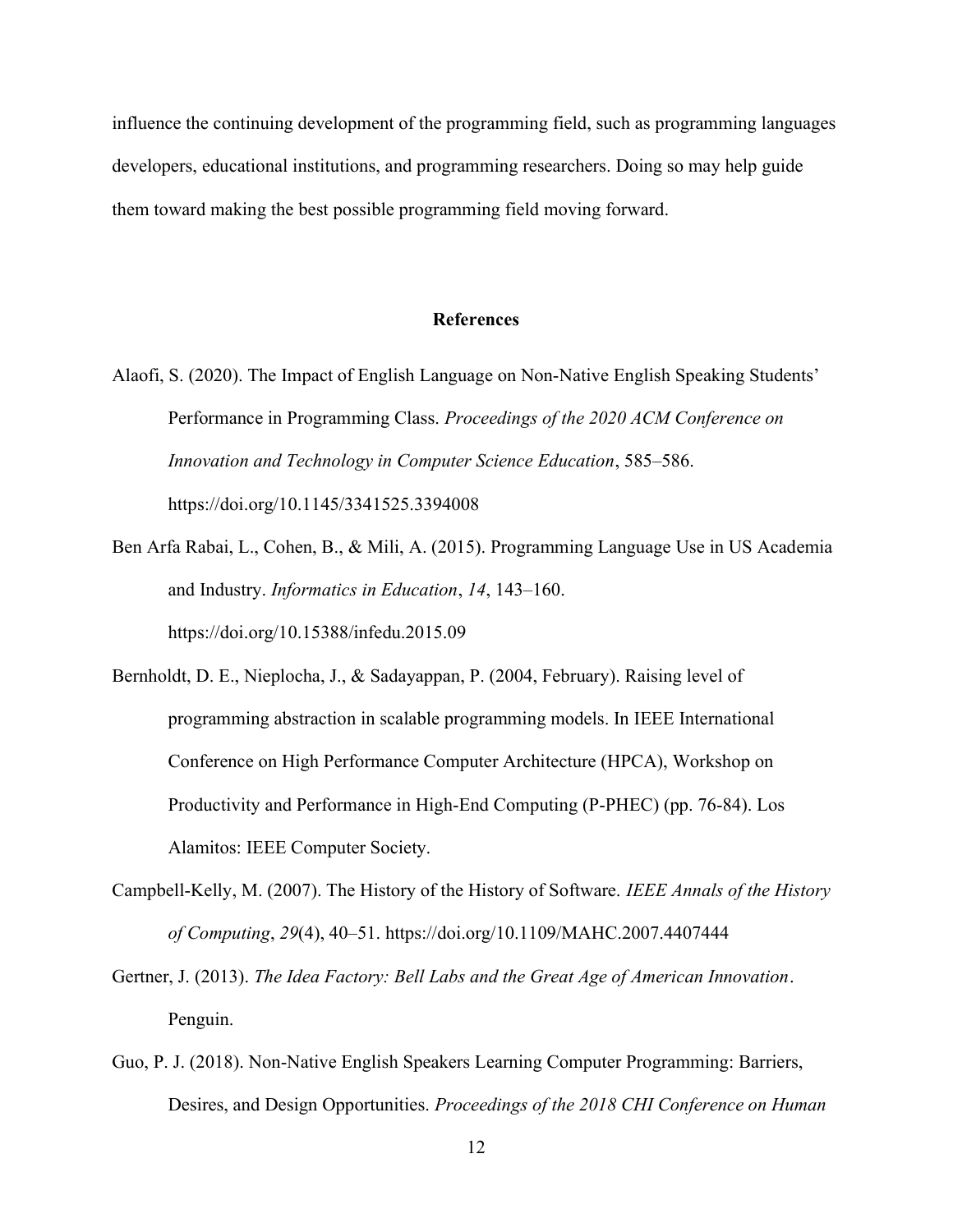Factors in Computing Systems, 1–14. https://doi.org/10.1145/3173574.3173970

- Kumar, S., & Pal, S. (2012). Data Mining: A Prediction for Performance Improvement of EngineeringStudents using Classification. World of Computer Science and Information Technology Journal, 2, 51–56.
- Lovrencic, A., Konecki, M., & Orehovački, T. (2009). 1957-2007: 50 Years of Higher Order Programming Languages. Journal of Information and Organizational Sciences, 33, 79– 150.
- Malinovsky, B. N. (2010). Pioneers of Soviet Computing (2nd ed.). https://www.sigcis.org/malinovsky\_pioneers
- McCulloch, G. (n.d.). Coding Is for Everyone—As Long as You Speak English. Wired. Retrieved September 27, 2021, from https://www.wired.com/story/coding-is-foreveryoneas-long-as-you-speak-english/
- Meyerovich, L. A., & Rabkin, A. S. (2013). Empirical analysis of programming language adoption. Proceedings of the 2013 ACM SIGPLAN International Conference on Object Oriented Programming Systems Languages & Applications, 1–18. https://doi.org/10.1145/2509136.2509515
- Molella, A. (2005). HUGHES ON TECHNOLOGY. Minerva, 43(1), 113–117.

Nnass, I. (2020). Identifying and solving issues with acquiring skills in computer programming for non-English speakers [Thesis, CQUniversity].

https://figshare.com/articles/thesis/Identifying and solving issues with acquiring skills in computer programming for non-English speakers/13406825/1

Soosai Raj, A. G., Ketsuriyonk, K., Patel, J., & Halverson, R. (2018). Does Native Language Play a Role in Learning a Programming Language? 417–422.